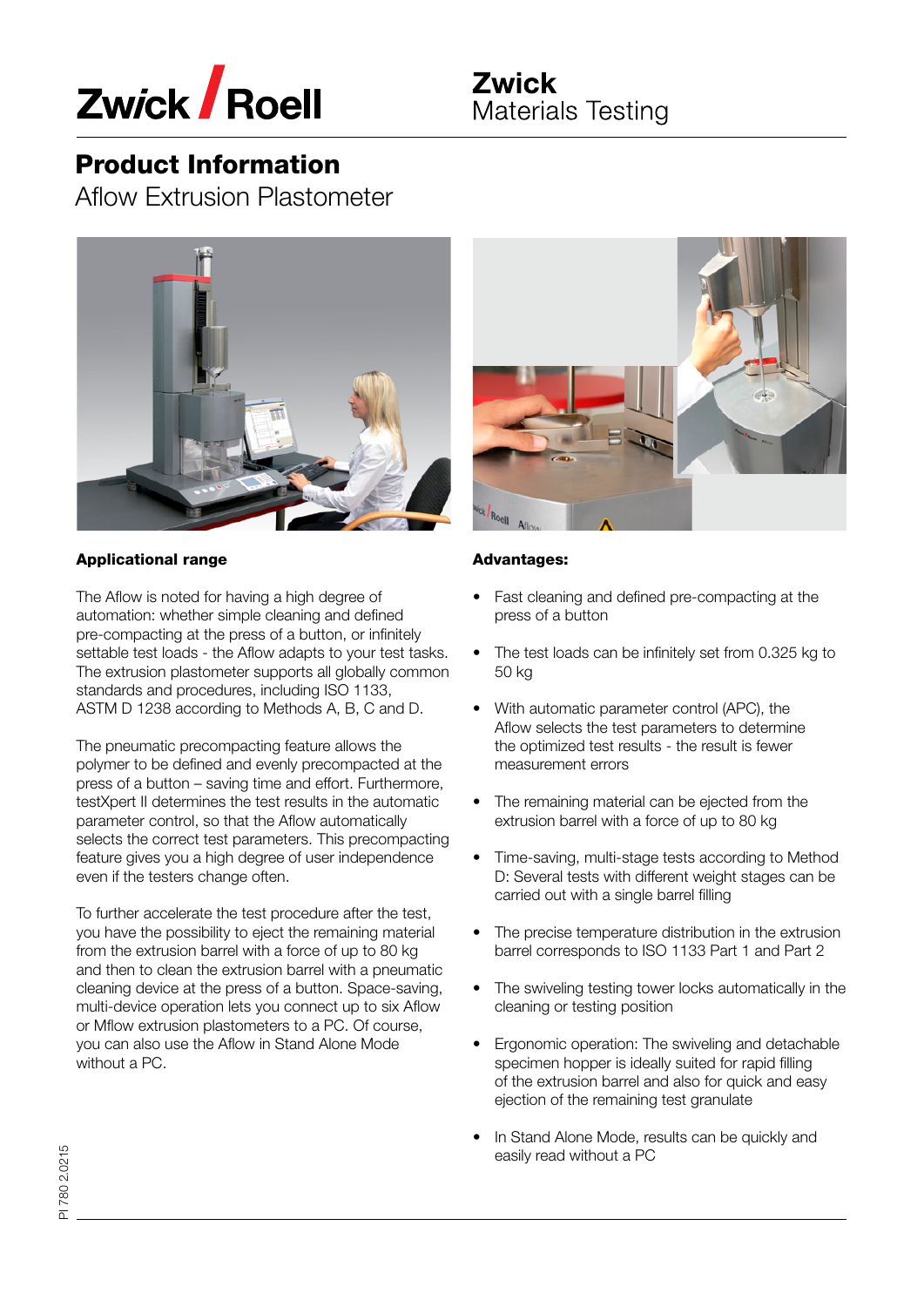

Aflow Extrusion Plastometer

## Basic instruments

| <b>Description</b>                                                 | Item number |
|--------------------------------------------------------------------|-------------|
| Aflow Extrusion Plastometer, supply voltage 220 to 240 V, 50/60 Hz | 032295      |
| Aflow Extrusion Plastometer, supply voltage 100 to 127 V, 50/60 Hz | 032297      |
| .                                                                  |             |

Remark: Requires dry and oiled air.

### Technical data for Aflow Extrusion Plastometer

The Aflow Extrusion Plastometer in its basic version is equipped for MFR und MVR testing to Method A, B, C and D. These are achievable with automatical extrudate cutter and scales. Tests according to the following Standards are possible: ISO 1133, ASTM D 1238, ASTM D 3364, JIS K 7210.

| <b>Technical data of the instruments</b>                         |                                                                                                                                                                                                                                                                                                                                                                                       |
|------------------------------------------------------------------|---------------------------------------------------------------------------------------------------------------------------------------------------------------------------------------------------------------------------------------------------------------------------------------------------------------------------------------------------------------------------------------|
| General                                                          |                                                                                                                                                                                                                                                                                                                                                                                       |
| Power consumption                                                | 600 W                                                                                                                                                                                                                                                                                                                                                                                 |
| Compressed air, oiled, dry                                       | 6 - 10 bar                                                                                                                                                                                                                                                                                                                                                                            |
| Weight                                                           | 130 kg (all equipment included)                                                                                                                                                                                                                                                                                                                                                       |
| Dimensions: height x width x depth                               | 1200 x 580 x 600 mm (incl. cleaning, all equipment included)                                                                                                                                                                                                                                                                                                                          |
| Keypad                                                           | Pressure point - plastic foil keypad                                                                                                                                                                                                                                                                                                                                                  |
| Display                                                          | LCD-Graphic display, back-lit                                                                                                                                                                                                                                                                                                                                                         |
| Number of parameter sets storable                                | 35                                                                                                                                                                                                                                                                                                                                                                                    |
| Interfaces                                                       | • USB for connecting PC<br>· RS 232-interface for raw data export, data output: serial<br>number, specimen number, number of cuttings, density<br>(operator input), density at test temperature, total weight of<br>extrudate, MFR median value, MVR median value,<br>MFR and MVR individual values<br>· RS 232-interface to connect a analysis scale from<br>the Zwick product range |
| <b>Operational ranges</b>                                        |                                                                                                                                                                                                                                                                                                                                                                                       |
| Test loads                                                       | 0.325 up to 50 kg                                                                                                                                                                                                                                                                                                                                                                     |
| Temperature range                                                | +50 up to +450 $^{\circ}$ C                                                                                                                                                                                                                                                                                                                                                           |
| <b>Error limits</b>                                              |                                                                                                                                                                                                                                                                                                                                                                                       |
| Temperature accuracy in the area of 0 to 75 mm over the          |                                                                                                                                                                                                                                                                                                                                                                                       |
| orifice in the temperature range of 50°C to 450°C                | < 0.3 °C with distance and with time, acc. to ISO/CD 1132-2                                                                                                                                                                                                                                                                                                                           |
| Temperature display resolution                                   | $0.1 \text{ }^{\circ}C$                                                                                                                                                                                                                                                                                                                                                               |
| Error limit of time measurement (Method A)                       | $\pm 0.02$ s using automatic extrudate cutter                                                                                                                                                                                                                                                                                                                                         |
| Error limit of time measurement (Method B)                       | $±0.001$ s                                                                                                                                                                                                                                                                                                                                                                            |
| Error limit of travel measurement (Method B)                     | ±0.02 mm (ISO 1133) or ±0.4 % of 6.25 mm (ASTM D 1238)                                                                                                                                                                                                                                                                                                                                |
| Resolution of the travel measurement (Method B)                  | $< 0.0005$ mm                                                                                                                                                                                                                                                                                                                                                                         |
| Multiple instrument operation on one PC                          |                                                                                                                                                                                                                                                                                                                                                                                       |
| Available minimum RAM                                            | 1.54 GB                                                                                                                                                                                                                                                                                                                                                                               |
| Processor                                                        | 3 GHz                                                                                                                                                                                                                                                                                                                                                                                 |
| Up to 6 Aflow Extrusion Plastometers can be connected to one PC. |                                                                                                                                                                                                                                                                                                                                                                                       |

In the scope of supply of the Aflow Extrusion Plastometers are USB-cable, cleaning accessories (cleaning rod, cleaning brush, cleaning pads, orifice cleaning drill Ø 2.095 mm) for barrel and orifice, test granulate and a swivelling filling channel included.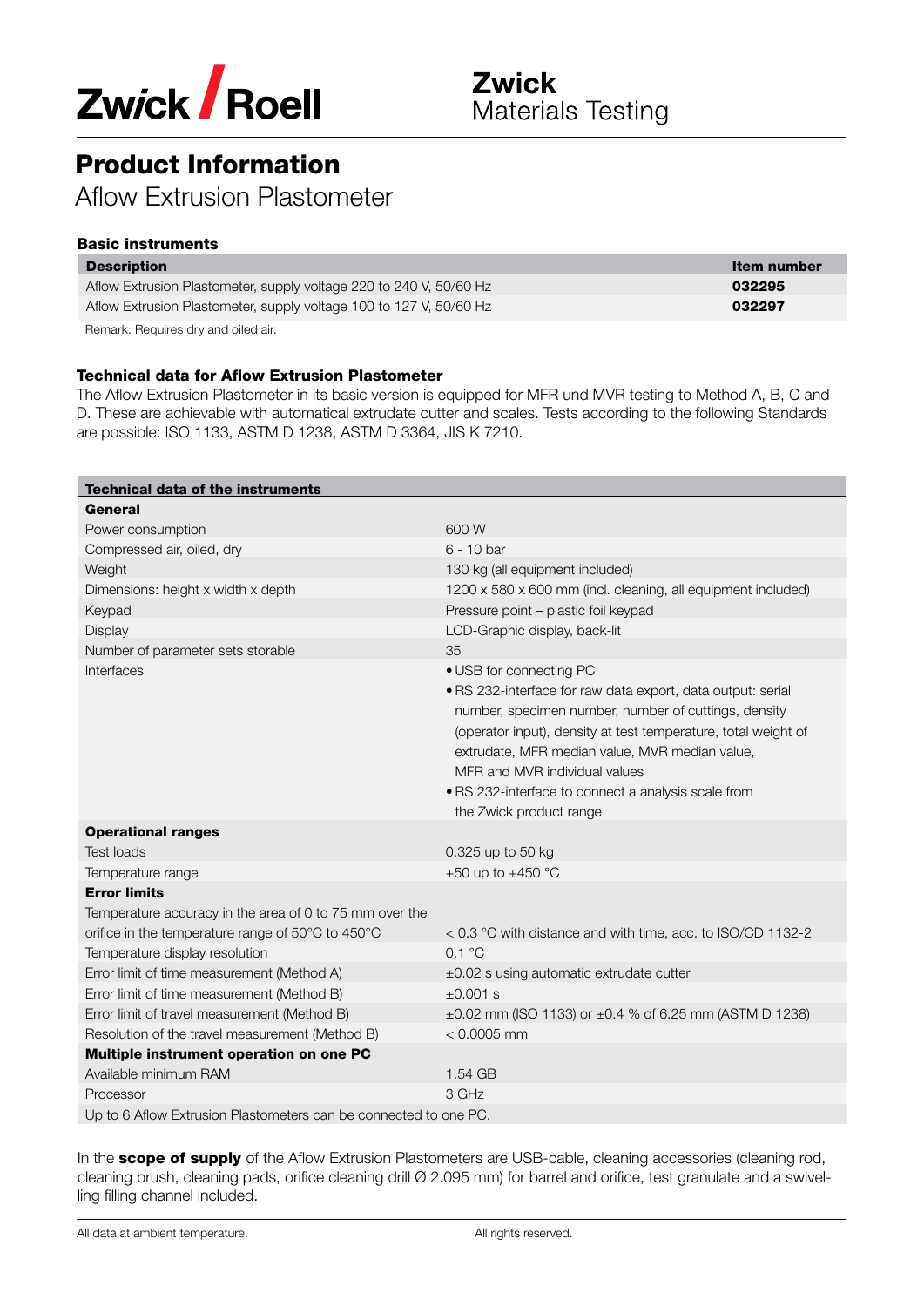

Aflow Extrusion Plastometer

## Extrusion barrels

An extrusion barrel must be selected depending on the material that is to be tested. Cleaning pads and a cleaning piston are supplied to clean the extrusion barrel.

| <b>Description</b>                                                                                        | Item number |
|-----------------------------------------------------------------------------------------------------------|-------------|
| Extrusion barrel for fluorine-free plastics, inner dia. 9.55 mm, accurately machined hole, wear-resistant | 050888      |
| Extrusion barrel for fluorine-containing plastics, inner dia. 9.55 mm, accurately machined hole           | 050880      |

#### Cooling unit

| <b>Description</b>                                                          | Item number |
|-----------------------------------------------------------------------------|-------------|
| Cooling unit for a fast cooling of the extrusion barrel with compressed air | 090173      |
|                                                                             |             |

#### Pistons

At least one piston must be selected depending on the materials that are to be tested.

If testing should be performed to ISO 1133-1997, a piston with non-rounded edge (sharp-edge) is required.

| <b>Description</b>                                                                        | Item number |
|-------------------------------------------------------------------------------------------|-------------|
| Piston for fluorine-free plastics, according to ISO 1133, weight 0.325 kg, wear-resistant | 032298      |
| Piston for fluorine-containing plastics, according to ISO 1133, weight 0.325 kg,          | 032299      |
| Piston for fluorine-free plastics, sharp-edge, according to ISO 1133, weight 0.325 kg,    | 032300      |

#### **Orifices**

At least one pair of orifices (2 pieces) must be selected depending on the materials that are to be tested. Scope of supply: 2 pieces

| <b>Description</b>                                                                                       | Item number |
|----------------------------------------------------------------------------------------------------------|-------------|
| Sintered material orifices, inner dia. 2.095 mm, according to ISO 1133, length 8 mm, wear-resistant, for | 312342      |
| fluorine-free and fluorine-containing plastics                                                           |             |
| Sintered material orifices, inner dia. 1.05 mm, according to ISO 1133, length 4 mm, wear-resistant, for  | 325554      |
| fluorine-free and fluorine-containing plastics                                                           |             |
| Sintered material orifices, inner dia. 1.18 mm, according to BS 2782-7, method 720A-1997,                | 001351      |
| length 8 mm, wear-resistant, for fluorine-free and fluorine-containing plastics                          |             |
| Sintered material orifices, inner dia. 2.095 mm, according to ASTM D 3364, length 25.4 mm, for PVC       | 092326      |
| tests                                                                                                    |             |

### Cleaning and pre-compacting

A pneumatic device is available for quick, fatigue-free cleaning and pre-compacting. The pneumatic cleaning device enables cleaning and pre-compacting at a pre-set pressure. The clean/pre-compact option allows the cleaning pressure and pre-compacting pressure to be adjusted variably via the instrument electronics or testXpert II. A switch on the cleaning device allows one of two pressure levels to be selected.

| <b>Description</b>                                                                                      | Item number |
|---------------------------------------------------------------------------------------------------------|-------------|
| Pneumatical cleaning device, manual pre-set pressure                                                    | 032304      |
| Switching of cleaning/pre-compacting, software-controlled, variable pressure setting for pre-compacting | 032306      |
| and cleaning                                                                                            |             |